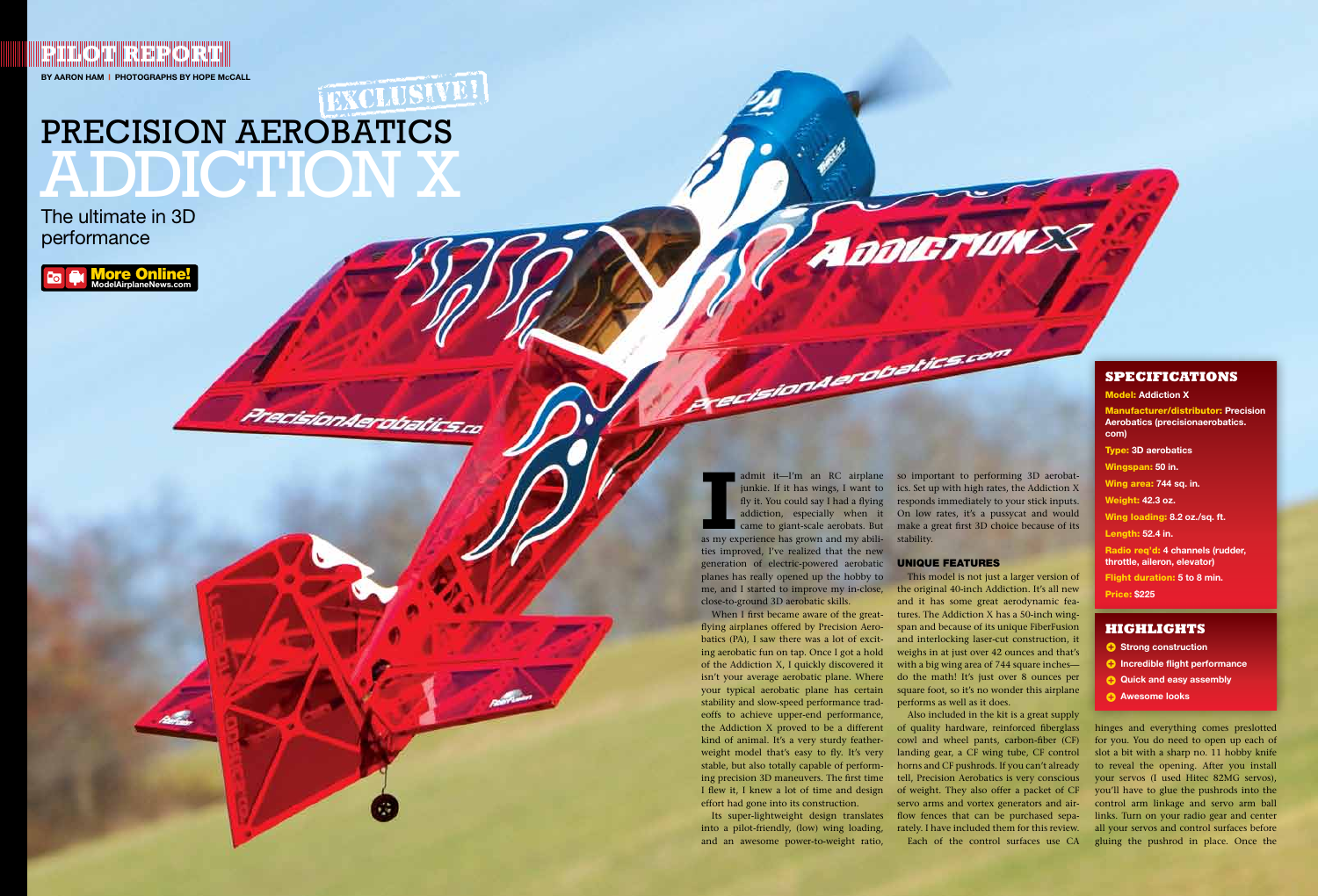

# **IN THE AIR**

**Wow! Have you ever wondered what it would be like to have control of something that has truly unlimited performance? I'm talking about a "sick" power-to-weight ratio and a wing loading that belongs in the glider and sailplane category. All-out extreme performance but with an airframe that's as easy to fly as an aileron trainer that's what the Addition X is all about!** 

**The Addiction X can literally operate off of a four-foot square card table. Full power yields a three-foot takeoff roll. The Addiction X can operate nicely off short grass and its ground handling is easy due to the steerable tailwheel and large control surfaces. As soon as the Addiction X is airborne, it didn't take very long to get comfortable with its response. I do recommend using low rates for both takeoffs and landings. I chose to use the greater elevator deflection of 15 degrees as recommended in the manual. This provided more than adequate throw for all of the traditional IMAC type of aerobatics.** 

**3D mode only requires the flick of aileron and elevator rate switches. The recommended expo of 70% is a good starting point, but I chose to dial the expo down to 50% for a little better feel closer to center sticks. The Addiction X made me look like a better pilot than I really am. 3D maneuvers like hovering are easy to do with the Addiction X. The large control surfaces are very effective with nothing other than propwash.** 

 **The vortex generators are effective in keeping airflow focused over the outer ends of the ailerons, keeping roll control extremely effective even at extremely low airspeeds.** 

### **General Flight Performance**

Stability: **This is the most stable aerobatic plane I've ever flown. The Addiction X required no adjustment of equipment to produce the best CG placement and not having to add weight to balance the plane makes for a lighter, wing loading. A win-win all around.**

Tracking: **The Addiction wasn't on the ground long enough to require any right rudder to keep its takeoff roll straight. With power kicked in for a rocket-like climb out, there's only a little amount of right rudder needed to counter torque. Unlike other 3D planes I've flown, the Addiction X is surprisingly precise and tracks extremely well, even in windy conditions.**

Aerobatics: **The Addiction X is a 3D animal! It performs harriers exceptionally well (upright and inverted) and again, it makes you look like a pro. Spins are easy and can be exceptionally flat using only rudder. This means that you can easily perform spins at any height. Knife-edge passes require about 1 ⁄3 throttle and there's almost no coupling issues at all. Loops can be as tight as you want and when I tried knifeedge loop, the Addiction X had more than enough rudder to make it look easy. Inverted flight is also a no-brainer and you'll find it well behaved in any and all attitudes.**

Glide and stall performance: **With such a light wing loading, how can the Addiction X be anything other than exceptional? On low rates, stalls had to be forced to get them to really break. It** 

# **Gear Used**

Radio: **Spektrum DX8 (spektrumrc. com), transmitter, 4 Hitec 82MG servos (hitecrcd.com), Spektrum 6100E receiver (spektrumrc.com)**

Motor: **PA Thrust 40** 

Speed Control: **Quantum Pro 45 (with Switching BEC) LiPo** 

Prop: **VOX T-40X wood prop (voxprops.com)**

## **Control Throws**

Elevator: **± 1 in., 35% expo (low); ±3 5⁄8 in., 70% expo (high); ± 4 1 ⁄8 in. 70% expo (3D)**

Aileron: **± 1 in., 30% expo (low); ± 4 in., 70% expo (high); ± 4 3 ⁄4 in. 70% expo (3D)**

Rudder: **± 3 in., 35% expo (low); ± 4 3 ⁄4 in., 70% expo (high); ± 4 3 ⁄4 in. 70% expo (3D)**

**can accelerate rapidly from any stalled attitude and this is great for transiting between maneuvers. As far as landings go, add slight headwind, kick in high rates and hold a bit of power and you do harrier landings with little to no effort at all.** 

#### **Pilot Debriefing**

**Although not intended for the beginner, the new Addiction X from Precision Aerobatics can be thoroughly enjoyed by almost everyone who has mastered the basics of RC flight. In less than five hours, this easy-to-build, awesome airplane can do everything—from basic aerobatics to the most extreme and high-performance 3D. You'll quickly become an addict too, I promise!**